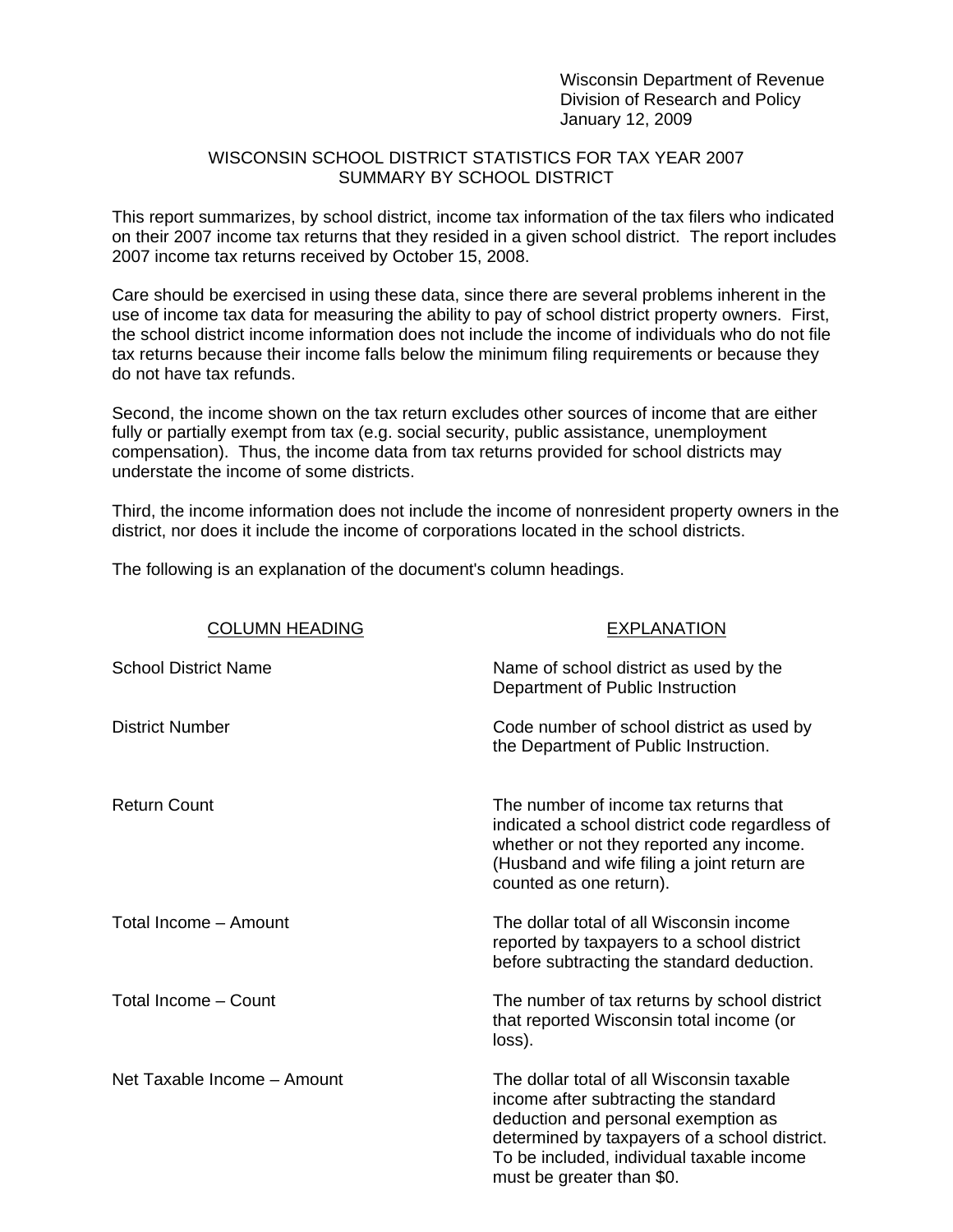| Net Taxable Income - Count            | The number of tax returns for a school district<br>that reported Wisconsin taxable income<br>greater than \$0.                                                                                                                                                                                                                                                                                                                                                                                                                                                    |
|---------------------------------------|-------------------------------------------------------------------------------------------------------------------------------------------------------------------------------------------------------------------------------------------------------------------------------------------------------------------------------------------------------------------------------------------------------------------------------------------------------------------------------------------------------------------------------------------------------------------|
| Net Tax - Amount                      | The dollar total of the net tax after subtracting<br>the itemized deduction credit, school property<br>tax credit, armed forces credit, working<br>families credit and married couple credit.<br>Such net tax determination is before the<br>minimum tax, sales tax due on out-of-state<br>purchases, endangered resources donation,<br>penalties on retirement plans, taxes withheld,<br>estimated tax payments, earned income<br>credit, Farmland Preservation Credit, income<br>tax paid to another state, Homestead Credit<br>and farmland tax relief credit. |
| Net Tax - Count                       | The number of tax returns for which net tax<br>was greater than \$0.                                                                                                                                                                                                                                                                                                                                                                                                                                                                                              |
| <b>ROW HEADING (At End of Report)</b> |                                                                                                                                                                                                                                                                                                                                                                                                                                                                                                                                                                   |
| School Code/Tax District Mismatch     | Data pertaining to those tax returns which did<br>not indicate a correct school district.                                                                                                                                                                                                                                                                                                                                                                                                                                                                         |
| State Total (Valid Codes Only)        | Statewide totals of all of the columns for<br>school districts that met or exceeded the<br>validity criteria established by representatives<br>of the Departments of Revenue,<br>Administration and Public Instruction, and the<br>Legislative Fiscal Bureau.                                                                                                                                                                                                                                                                                                     |
| State Total (All Records)             | Statewide totals of all of the columns for<br>records – this is the sum of the school<br>code/tax district mismatch and the state total<br>(valid codes).                                                                                                                                                                                                                                                                                                                                                                                                         |

This report can be found on the Department of Revenue website: [www.revenue.wi.gov](http://www.revenue.wi.gov/). Copies are also available from the Wisconsin Department of Revenue, Division of Research and Policy, 2135 Rimrock Road, P.O. Box 8933, Mail Stop 6-73, Madison, WI 53708-8933; phone (608) 266-2700.

2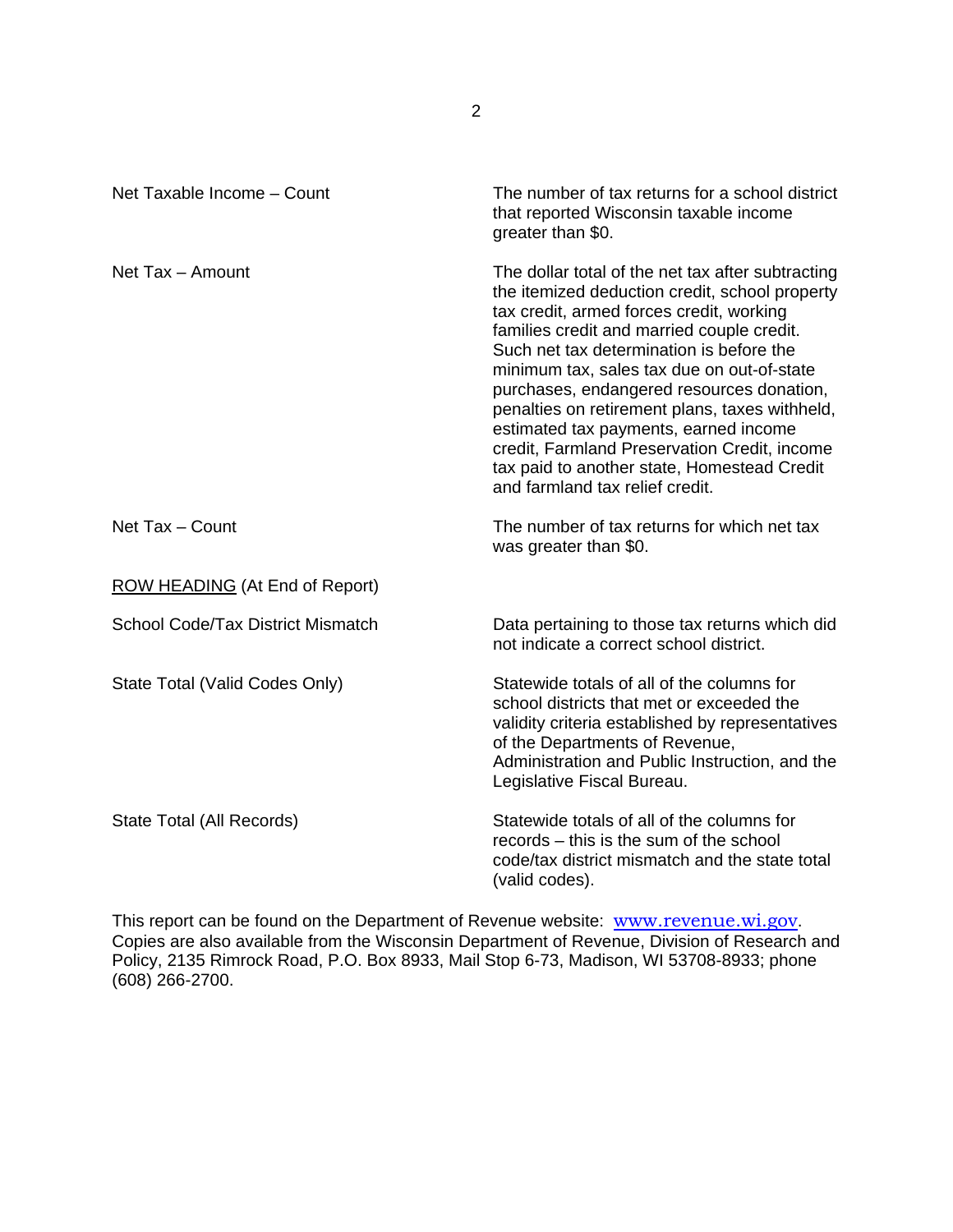| WISCONSIN SCHOOL DISTRICT SUMMARY STATISTICS FOR 2007 |                 |                 |                            |                 |                            |                    |                         |                 |  |
|-------------------------------------------------------|-----------------|-----------------|----------------------------|-----------------|----------------------------|--------------------|-------------------------|-----------------|--|
|                                                       |                 |                 | <b>Total Income</b>        |                 |                            | Net Taxable Income | Net Tax                 |                 |  |
|                                                       | <b>District</b> | Return          |                            |                 |                            |                    |                         |                 |  |
| <b>School District Name</b><br>Abbotsford             | Number<br>7     | Count<br>1,776  | Amount<br>80,597,374       | Count<br>1,762  | Amount<br>65,998,333       | Count<br>1,365     | Amount<br>3,545,634     | Count<br>1,277  |  |
| Adams Friendship Area                                 | 14              | 6,166           | 191,291,325                | 6,027           | 142,640,910                | 4,282              | 7,056,829               | 3,982           |  |
| Albany                                                | 63              | 1,313           | 61,045,973                 | 1,307           | 51,631,413                 | 1,084              | 2,542,749               | 1,031           |  |
| Algoma                                                | 70              | 2,658           | 104,587,613                | 2,635           | 84,821,990                 | 2,012              | 4,260,695               | 1,871           |  |
| Alma                                                  | 84              | 1,123           | 41,512,206                 | 1,103           | 33,795,033                 | 804                | 1,635,081               | 755             |  |
| Alma Center                                           | 91              | 1,417           | 46,907,758                 | 1,404           | 36,081,896                 | 1,035              | 1,739,299               | 970             |  |
| Almond-Bancroft                                       | 105             | 1,325           | 58,319,336                 | 1,315           | 48,109,034                 | 1,036              | 2,502,034               | 975             |  |
| Altoona                                               | 112             | 3,570           | 161,319,260                | 3,545           | 135,491,836                | 2,812              | 6,915,929               | 2,640           |  |
| Amery                                                 | 119             | 4,459           | 196,348,380                | 4,426           | 163,673,976                | 3,484              | 7,980,573               | 3,256           |  |
| Tomorrow River (Amherst)<br>Antigo                    | 126<br>140      | 2,101<br>8,714  | 102,119,126<br>324,483,714 | 2,093<br>8,642  | 88,171,616<br>255,992,403  | 1,702<br>6,469     | 4,389,005<br>12,908,879 | 1,594<br>6,071  |  |
| Appleton Area                                         | 147             | 49,143          | 2,551,389,989              | 48,794          | 2,214,506,083              | 39,476             | 116,133,037             | 37,472          |  |
| Arcadia                                               | 154             | 2,743           | 104,254,445                | 2,713           | 82,724,749                 | 2,151              | 4,020,674               | 2,023           |  |
| Argyle                                                | 161             | 993             | 33,477,875                 | 988             | 26,524,633                 | 721                | 1,286,930               | 667             |  |
| Ashland                                               | 170             | 6,053           | 222,145,551                | 5,884           | 176,402,145                | 4,359              | 8,975,008               | 4,087           |  |
| Ashwaubenon                                           | 182             | 6,776           | 332,983,373                | 6,739           | 288,087,790                | 5,467              | 14,969,126              | 5,194           |  |
| Athens                                                | 196             | 1,766           | 64,172,862                 | 1,762           | 52,541,202                 | 1,367              | 2,470,806               | 1,275           |  |
| Auburndale                                            | 203             | 2,100           | 89,349,125                 | 2,093           | 73,011,329                 | 1,682              | 3,517,939               | 1,578           |  |
| Augusta<br>Baldwin-Woodville Area                     | 217<br>231      | 1,617<br>4,084  | 58,569,789<br>198,897,117  | 1,606<br>4,074  | 45,213,696<br>170,485,236  | 1,222<br>3,367     | 2,173,325<br>8,465,409  | 1,129<br>3,188  |  |
| Unity (Milltown)                                      | 238             | 3,438           | 128,761,364                | 3,381           | 103,002,955                | 2,569              | 5,029,139               | 2,394           |  |
| Bangor                                                | 245             | 1,700           | 67,740,770                 | 1,695           | 55,374,984                 | 1,345              | 2,671,433               | 1,262           |  |
| Baraboo                                               | 280             | 10,311          | 412,531,072                | 10,224          | 339,771,916                | 7,974              | 16,898,593              | 7,490           |  |
| Barneveld                                             | 287             | 1,134           | 56,010,688                 | 1,132           | 48,902,059                 | 924                | 2,396,047               | 867             |  |
| <b>Barron Area</b>                                    | 308             | 4,717           | 157,684,678                | 4,677           | 119,688,129                | 3,478              | 5,799,231               | 3,255           |  |
| Bayfield                                              | 315             | 1,584           | 61,248,714                 | 1,509           | 50,410,521                 | 1,015              | 2,588,353               | 936             |  |
| <b>Beaver Dam</b>                                     | 336             | 11,280          | 484,745,518                | 11,233          | 401,178,469                | 9,009              | 20,289,919              | 8,483           |  |
| <b>Belleville</b>                                     | 350             | 2,705           | 145,407,759                | 2,698<br>938    | 128,564,815                | 2,254              | 6,412,804               | 2,155<br>655    |  |
| <b>Belmont Community</b><br><b>Beloit</b>             | 364<br>413      | 941<br>17,255   | 34,792,589<br>603,552,496  | 17,115          | 28,247,408<br>467,293,355  | 711<br>12,757      | 1,320,450<br>23,523,814 | 11,952          |  |
| <b>Beloit Turner</b>                                  | 422             | 2,830           | 134,651,980                | 2,817           | 114,380,870                | 2,269              | 5,825,784               | 2,130           |  |
| Benton                                                | 427             | 710             | 23,193,973                 | 708             | 17,772,092                 | 527                | 679,230                 | 460             |  |
| <b>Berlin Area</b>                                    | 434             | 4,790           | 195,851,513                | 4,757           | 160,613,736                | 3,708              | 8,082,814               | 3,499           |  |
| Birchwood                                             | 441             | 1,265           | 44,713,071                 | 1,239           | 35,253,848                 | 920                | 1,764,984               | 844             |  |
| Wisconsin Heights (Blk Earth)                         | 469             | 2,901           | 148,363,748                | 2,896           | 130,789,380                | 2,391              | 6,639,863               | 2,272           |  |
| <b>Black River Falls</b>                              | 476             | 5,789           | 221,198,776                | 5,522           | 182,123,769                | 4,138              | 9,002,794               | 3,880           |  |
| <b>Blair-Taylor</b><br>Pecatonica Area (Blanchrdvlle) | 485<br>490      | 1,817<br>1,281  | 59,737,716<br>55,381,488   | 1,791<br>1,276  | 45,736,142<br>46,387,511   | 1,339<br>1,004     | 2,216,819<br>2,257,390  | 1,239<br>939    |  |
| Bloomer                                               | 497             | 3,259           | 150,766,500                | 3,244           | 126,800,147                | 2,523              | 6,081,960               | 2,370           |  |
| Bonduel                                               | 602             | 2,766           | 116,413,584                | 2,753           | 94,958,064                 | 2,172              | 4,613,351               | 2,002           |  |
| <b>Boscobel Area</b>                                  | 609             | 2,436           | 83,912,684                 | 2,420           | 64,682,211                 | 1,785              | 3,187,651               | 1,676           |  |
| Boulder Junction J 1                                  | 616             | 1,221           | 59,723,933                 | 1,210           | 50,563,661                 | 923                | 2,706,166               | 857             |  |
| <b>Bowler</b>                                         | 623             | 879             | 26,498,689                 | 851             | 18,960,025                 | 623                | 894,266                 | 588             |  |
| <b>Boyceville Community</b>                           | 637             | 1,935           | 75,807,323                 | 1,921           | 61,087,478                 | 1,503              | 2,943,828               | 1,398           |  |
| Brighton #1                                           | 657             | 440             | 26,836,263                 | 439             | 24,259,510                 | 357                | 1,261,663               | 339             |  |
| <b>Brillion</b><br>Bristol #1                         | 658<br>665      | 2,588<br>1,835  | 124,618,624<br>100,057,340 | 2,577<br>1,827  | 105,241,042<br>88,756,958  | 2,099<br>1,502     | 5,267,612<br>4,554,414  | 1,972<br>1,423  |  |
| <b>Brodhead</b>                                       | 700             | 3,112           | 129,977,073                | 3,100           | 108,318,123                | 2,417              | 5,448,322               | 2,290           |  |
| Elmbrook (Brookfield)                                 | 114             | 20,346          | 2,057,543,882              | 20,259          | 1,963,182,109              | 16,891             | 110,349,284             | 16,150          |  |
| <b>Brown Deer</b>                                     | 721             | 5,560           | 270,628,059                | 5,534           | 233,978,580                | 4,659              | 11,876,073              | 4,402           |  |
| <b>Bruce</b>                                          | 735             | 1,605           | 53,848,599                 | 1,579           | 42,158,567                 | 1,126              | 2,123,232               | 1,038           |  |
| <b>Burlington Area</b>                                | 777             | 11,510          | 578,030,324                | 11,471          | 503,375,709                | 9,328              | 25,778,576              | 8,783           |  |
| <b>Butternut</b>                                      | 840             | 624             | 20,831,253                 | 622             | 15,733,087                 | 455                | 772,007                 | 421             |  |
| <b>Cadott Community</b><br>Cambria-Friesland          | 870<br>882      | 2,158           | 80,587,692                 | 2,148           | 63,472,489                 | 1,662              | 3,129,122<br>2,946,723  | 1,551           |  |
| Cambridge                                             | 896             | 2,101<br>2,759  | 74,264,575<br>151,602,408  | 2,093<br>2,747  | 58,758,902<br>134,919,582  | 1,617<br>2,200     | 6,968,020               | 1,519<br>2,079  |  |
| Cameron                                               | 903             | 2,165           | 80,856,850                 | 2,151           | 64,308,784                 | 1,675              | 3,145,472               | 1,573           |  |
| Campbellsport                                         | 910             | 5,058           | 246,017,335                | 5,041           | 210,062,367                | 4,069              | 10,522,207              | 3,846           |  |
| Cashton                                               | 980             | 1,391           | 49,733,324                 | 1,385           | 38,522,674                 | 1,030              | 1,773,318               | 947             |  |
| Cassville                                             | 994             | 1,008           | 39,064,567                 | 1,002           | 31,897,660                 | 733                | 1,571,098               | 664             |  |
| Cedarburg                                             | 1015            | 8,907           | 703,561,416                | 8,864           | 653,988,424                | 7,322              | 35,269,056              | 6,991           |  |
| Cedar Grove-Belgium Area                              | 1029            | 2,668           | 139,897,466                | 2,653           | 121,393,302                | 2,209              | 5,977,107               | 2,117           |  |
| Chetek                                                | 1078            | 3,122           | 114,731,510                | 3,100           | 90,680,833                 | 2,298              | 4,471,991               | 2,116           |  |
| Chilton<br>Chippewa Falls Area                        | 1085<br>1092    | 3,413<br>15,685 | 142,844,385<br>709,994,618 | 3,399<br>15,599 | 118,786,446<br>595,338,637 | 2,654<br>12,391    | 5,897,951<br>29,627,562 | 2,483<br>11,713 |  |
| Clayton                                               | 1120            | 1,043           | 44,396,642                 | 1,037           | 36,675,436                 | 810                | 1,843,268               | 760             |  |
|                                                       |                 |                 |                            |                 |                            |                    |                         |                 |  |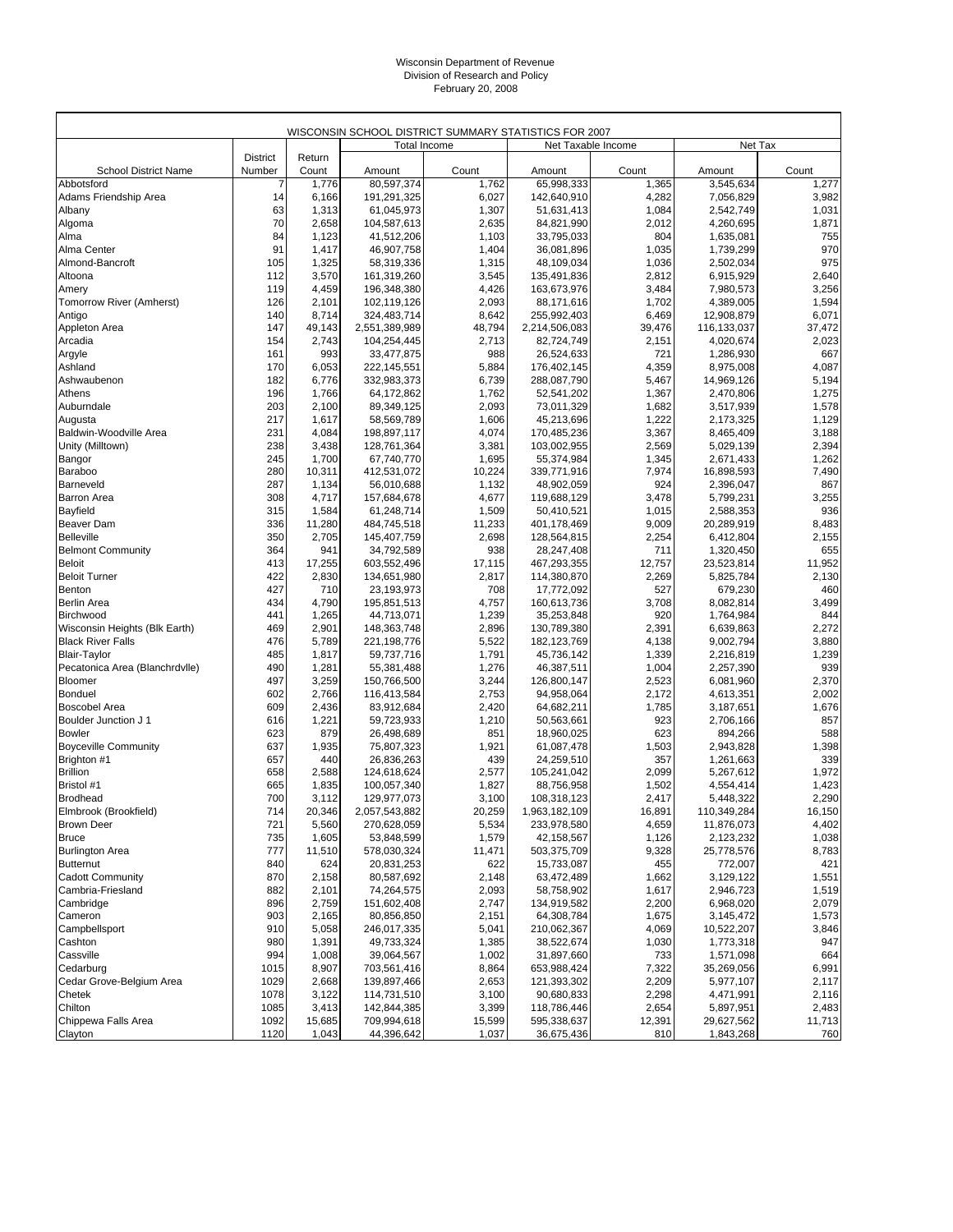| WISCONSIN SCHOOL DISTRICT SUMMARY STATISTICS FOR 2007 |                 |                |                            |                |                            |                    |                          |                |  |
|-------------------------------------------------------|-----------------|----------------|----------------------------|----------------|----------------------------|--------------------|--------------------------|----------------|--|
|                                                       |                 |                | <b>Total Income</b>        |                |                            | Net Taxable Income | Net Tax                  |                |  |
|                                                       | <b>District</b> | Return         |                            |                |                            |                    |                          |                |  |
| <b>School District Name</b>                           | Number          | Count          | Amount                     | Count          | Amount                     | Count              | Amount                   | Count          |  |
| <b>Clear Lake</b><br><b>Clinton Community</b>         | 1127<br>1134    | 1,617<br>2,520 | 60,912,180<br>128,666,863  | 1,609<br>2,510 | 48,896,962<br>111,062,526  | 1,223<br>2,007     | 2,347,096<br>5,785,198   | 1,153<br>1,909 |  |
| Clintonville                                          | 1141            | 4,599          | 176,245,393                | 4,575          | 140,372,499                | 3,473              | 6,837,230                | 3,244          |  |
| Cochrane-Fountain City                                | 1155            | 2,381          | 92,294,865                 | 2,337          | 74,837,065                 | 1,843              | 3,649,228                | 1,743          |  |
| Colby                                                 | 1162            | 2,883          | 110,679,119                | 2,873          | 87,078,182                 | 2,199              | 4,071,340                | 2,032          |  |
| Coleman                                               | 1169            | 2,344          | 88,725,951                 | 2,334          | 70,368,793                 | 1,730              | 3,494,319                | 1,628          |  |
| Colfax                                                | 1176            | 2,265          | 89,738,269                 | 2,253          | 72,637,686                 | 1,774              | 3,494,180                | 1,666          |  |
| Columbus                                              | 1183            | 4,008          | 190,422,684                | 3,999          | 164,459,052                | 3,235              | 8,215,956                | 3,056          |  |
| Cornell                                               | 1204            | 1,235          | 42,261,077                 | 1,228          | 32,445,897                 | 890                | 1,617,330                | 830            |  |
| Crandon                                               | 1218            | 2,656          | 81,524,805                 | 2,505          | 61,424,853                 | 1,733              | 3,093,528                | 1,598          |  |
| Crivitz                                               | 1232            | 2,921          | 100,017,409                | 2,887          | 77,386,172                 | 2,121              | 3,846,350                | 1,967          |  |
| Cuba City                                             | 1246            | 2,463          | 105,396,018                | 2,454          | 87,355,880                 | 1,931              | 3,232,927                | 1,682          |  |
| Cudahy                                                | 1253            | 9,977          | 373,034,548                | 9,868          | 300,047,532                | 7,885              | 14,969,454               | 7,362          |  |
| Cumberland                                            | 1260            | 3,080          | 118,553,994                | 3,052          | 94,989,849                 | 2,300              | 4,624,245                | 2,141          |  |
| Darlington Community                                  | 1295            | 2,337          | 88,095,028                 | 2,305          | 71,598,197                 | 1,793              | 3,491,362                | 1,658          |  |
| <b>Deerfield Community</b>                            | 1309            | 2,000          | 110,907,807                | 1,996          | 98,019,257                 | 1,696              | 4,974,317                | 1,635          |  |
| Deforest Area                                         | 1316            | 8,296          | 471,004,122                | 8,263          | 420,464,030                | 6,962              | 21,182,697               | 6,669          |  |
| Kettle Moraine (Delafield)<br>Delavan-Darien          | 1376<br>1380    | 9,512<br>8,484 | 815,238,092<br>358,751,448 | 9,483<br>8,443 | 766,128,756<br>293,789,736 | 7,926<br>6,607     | 41,569,864<br>14,801,707 | 7,633<br>6,181 |  |
| Denmark                                               | 1407            | 3,864          | 188,974,896                | 3,851          | 162,336,593                | 3,154              | 8,131,217                | 2,994          |  |
| De Pere                                               | 1414            | 13,680         | 886,342,066                | 13,593         | 803,560,845                | 11,292             | 43,049,986               | 10,767         |  |
| De Soto Area                                          | 1421            | 1,978          | 82,983,740                 | 1,962          | 67,517,624                 | 1,507              | 3,312,514                | 1,391          |  |
| Dodgeville                                            | 1428            | 4,125          | 184,080,085                | 4,106          | 155,604,751                | 3,255              | 7,797,992                | 3,074          |  |
| Dover #1                                              | 1449            | 495            | 25,644,421                 | 493            | 22,267,566                 | 408                | 1,143,822                | 394            |  |
| Drummond                                              | 1491            | 1,788          | 89,476,834                 | 1,777          | 75,189,623                 | 1,344              | 4,151,320                | 1,245          |  |
| Durand                                                | 1499            | 3,281          | 135,559,498                | 3,252          | 110,891,446                | 2,493              | 5,560,545                | 2,321          |  |
| Northland Pines (Eagle River)                         | 1526            | 5,982          | 232,471,459                | 5,891          | 187,935,670                | 4,244              | 9.443.420                | 3,871          |  |
| <b>East Troy Community</b>                            | 1540            | 5,427          | 291,900,253                | 5,405          | 258,546,308                | 4,465              | 13,131,506               | 4,278          |  |
| Eau Claire Area                                       | 1554            | 37,443         | 2,465,183,682              | 37,233         | 2,201,772,362              | 29,187             | 97,204,793               | 27,399         |  |
| Edgar                                                 | 1561            | 1,803          | 73,686,078                 | 1,792          | 59,973,431                 | 1,442              | 2,879,992                | 1,360          |  |
| Edgerton                                              | 1568            | 5,493          | 252,077,188                | 5,466          | 213,211,732                | 4,441              | 10,831,689               | 4,201          |  |
| Elcho                                                 | 1582            | 1,436          | 53,847,431                 | 1,424          | 42,396,943                 | 1,031              | 2,161,970                | 975            |  |
| Eleva-Strum                                           | 1600            | 1,836          | 76,961,888                 | 1,811          | 64,075,817                 | 1,390              | 3,229,500                | 1,319          |  |
| Elkhart Lake-Glenbeulah                               | 1631            | 1,953          | 121,389,034                | 1,944          | 109,448,012                | 1,595              | 5,450,537                | 1,531          |  |
| <b>Elkhorn Area</b><br>Elk Mound Area                 | 1638<br>1645    | 8,050<br>2,100 | 384,111,155<br>104,557,714 | 8,010<br>2,093 | 328,785,466<br>89,733,748  | 6,387<br>1,717     | 16,363,877<br>4,273,030  | 6,025<br>1,640 |  |
| <b>Ellsworth Community</b>                            | 1659            | 5,243          | 249,350,597                | 5,221          | 212,368,322                | 4,290              | 10,516,361               | 4,102          |  |
| Elmwood                                               | 1666            | 1,019          | 45,751,533                 | 1,019          | 37,691,995                 | 819                | 1,853,429                | 759            |  |
| Royall                                                | 1673            | 1,802          | 76,665,454                 | 1,792          | 62,510,936                 | 1,283              | 3,222,204                | 1,194          |  |
| Erin                                                  | 1687            | 1,048          | 81,100,450                 | 1,040          | 75,835,082                 | 871                | 4,053,575                | 832            |  |
| <b>Evansville Community</b>                           | 1694            | 4,150          | 209,426,445                | 4,133          | 181,362,065                | 3,491              | 9,071,203                | 3,332          |  |
| <b>Fall Creek</b>                                     | 1729            | 1,886          | 89,303,113                 | 1,880          | 75,219,415                 | 1,482              | 3,774,774                | 1,410          |  |
| <b>Fall River</b>                                     | 1736            | 1,239          | 62,013,026                 | 1,234          | 53,196,926                 | 1,006              | 2,677,809                | 966            |  |
| <b>Fennimore Community</b>                            | 1813            | 2,110          | 81,384,590                 | 2,099          | 65,234,293                 | 1,573              | 3,230,606                | 1,427          |  |
| Lac Du Flambeau #1                                    | 1848            | 1,102          | 31,206,511                 | 914            | 24,194,954                 | 594                | 1,251,436                | 541            |  |
| Florence                                              | 1855            | 2,150          | 81,173,909                 | 2,131          | 64,591,800                 | 1,573              | 3,244,623                | 1,474          |  |
| Fond Du Lac                                           | 1862            | 26,572         | 1,272,538,374              | 26,434         | 1,081,249,068              | 21,007             | 55,879,257               | 19,860         |  |
| Fontana J 8                                           | 1870            | 725            | 56,296,812                 | 720            | 52,347,535                 | 560                | 2,740,894<br>17,049,000  | 527            |  |
| Fort Atkinson<br>Fox Point J 2                        | 1883<br>1890    | 8,751<br>3,358 | 400,912,466<br>526,038,291 | 8,664<br>3,342 | 338,933,212<br>517,403,164 | 6,937<br>2,957     | 29,702,901               | 6,546<br>2,832 |  |
| Maple Dale-Indian Hill                                | 1897            | 1,220          | 172,680,637                | 1,214          | 167,666,055                | 1,049              | 9,634,034                | 1,011          |  |
| <b>Franklin Public</b>                                | 1900            | 14,448         | 988,066,898                | 14,405         | 906,598,432                | 12,205             | 48,559,906               | 11,661         |  |
| Frederic                                              | 1939            | 1,731          | 58,937,674                 | 1,708          | 45,594,264                 | 1,227              | 2,208,257                | 1,153          |  |
| Northern Ozaukee                                      | 1945            | 2,325          | 135,885,322                | 2,314          | 120,465,850                | 1,916              | 6,060,966                | 1,822          |  |
| Freedom Area                                          | 1953            | 3,620          | 200,145,831                | 3,570          | 176,079,417                | 2,925              | 9,090,634                | 2,796          |  |
| Galesville-Ettrick                                    | 2009            | 4,225          | 175,848,976                | 4,176          | 144,679,331                | 3,376              | 7,113,016                | 3,171          |  |
| North Crawford                                        | 2016            | 1,487          | 47,998,014                 | 1,477          | 35,899,866                 | 1,070              | 1,817,844                | 988            |  |
| Geneva J 4                                            | 2044            | 407            | 27,690,709                 | 404            | 25,052,912                 | 306                | 1,310,392                | 281            |  |
| Genoa City J 2                                        | 2051            | 1,989          | 92,695,240                 | 1,980          | 79,091,317                 | 1,621              | 3,879,819                | 1,550          |  |
| Germantown                                            | 2058            | 11,987         | 782,904,303                | 11,948         | 715,828,909                | 10,079             | 37,584,058               | 9,665          |  |
| Gibraltar Area                                        | 2114            | 3,005          | 153,551,238                | 2,990          | 133,267,449                | 2,352              | 6,847,603                | 2,208          |  |
| Gillett                                               | 2128            | 2,015          | 69,840,468                 | 2,004          | 54,018,754                 | 1,491              | 2,610,686                | 1,401          |  |
| Gilman                                                | 2135            | 1,891          | 62,560,683                 | 1,880          | 48,913,863                 | 1,358              | 2,417,300                | 1,261          |  |
| Gilmanton                                             | 2142            | 704            | 17,714,784                 | 696            | 13,362,996                 | 488                | 641,348                  | 453            |  |
| Glendale-River Hills                                  | 2184            | 5,637          | 506,119,495                | 5,605          | 474,986,714                | 4,770              | 26,494,963               | 4,478          |  |
| Glenwood City                                         | 2198            | 1,876          | 80,174,512                 | 1,868          | 66,650,753                 | 1,466              | 3,309,453                | 1,379          |  |
| Glidden (Jacobs)                                      | 2205            | 629<br>499     | 18,441,605<br>15,434,589   | 622            | 13,024,668                 | 431                | 641,538<br>540,931       | 407            |  |
| Goodman-Armstrong<br>Grafton                          | 2212<br>2217    | 7,800          | 474,347,636                | 496<br>7,778   | 11,184,497<br>427,218,743  | 353<br>6,396       | 22,577,309               | 320<br>6,057   |  |
| <b>Granton Area</b>                                   | 2226            | 914            | 33,675,357                 | 906            | 26,015,776                 | 676                | 1,231,162                | 606            |  |
| Grantsburg                                            | 2233            | 2,292          | 84,366,971                 | 2,282          | 67,269,961                 | 1,755              | 3,310,162                | 1,639          |  |
|                                                       |                 |                |                            |                |                            |                    |                          |                |  |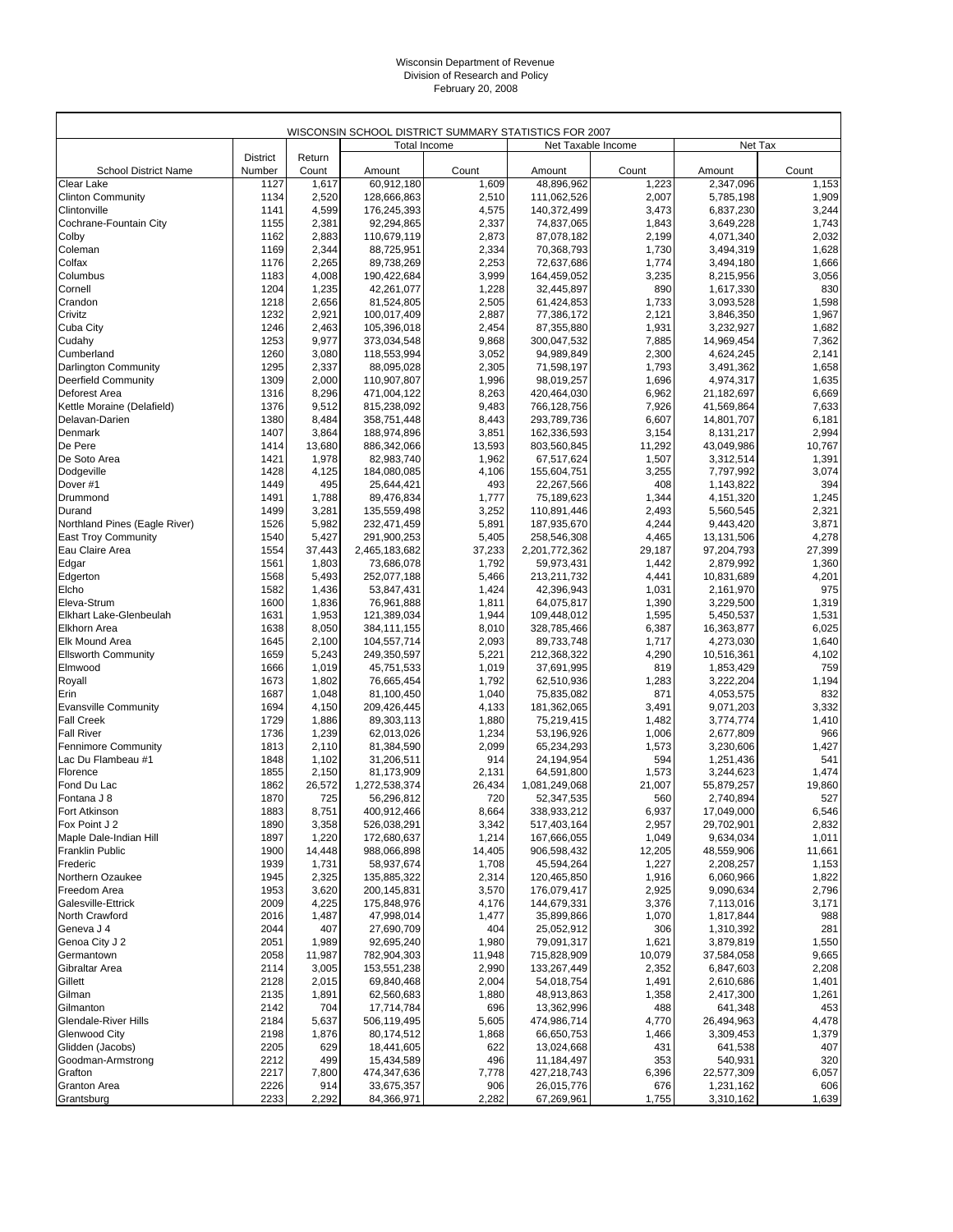| WISCONSIN SCHOOL DISTRICT SUMMARY STATISTICS FOR 2007 |                           |                 |                            |                |                           |                    |                        |                |
|-------------------------------------------------------|---------------------------|-----------------|----------------------------|----------------|---------------------------|--------------------|------------------------|----------------|
|                                                       |                           |                 | <b>Total Income</b>        |                |                           | Net Taxable Income |                        | Net Tax        |
| <b>School District Name</b>                           | <b>District</b><br>Number | Return<br>Count | Amount                     | Count          | Amount                    | Count              | Amount                 | Count          |
| <b>Black Hawk (Gratiot)</b>                           | 2240                      | 1,270           | 44,269,367                 | 1,258          | 35,120,613                | 939                | 1,694,885              | 851            |
| Green Bay Area                                        | 2289                      | 70,185          | 3,209,700,637              | 69,568         | 2,707,195,078             | 55,297             | 139,290,335            | 52,252         |
| Greendale                                             | 2296                      | 6,893           | 446,980,600                | 6,870          | 404,503,194               | 5,783              | 21,453,987             | 5,467          |
| Greenfield                                            | 2303                      | 16,273          | 719,761,076                | 16,186         | 608,961,319               | 13,526             | 30,832,152             | 12,652         |
| <b>Green Lake</b>                                     | 2310                      | 1,847           | 89,921,323                 | 1,833          | 77,142,524                | 1,419              | 4,048,540              | 1,321          |
| Greenwood                                             | 2394                      | 1,411           | 70,975,619                 | 1,403          | 59,620,204                | 1,033              | 3,019,357              | 933            |
| Gresham                                               | 2415                      | 311             | 9,607,853                  | 309            | 7,094,515                 | 218                | 344,083                | 208            |
| Hamilton (Lisbon)                                     | 2420                      | 9,559           | 595,570,688                | 9,518          | 538,338,383               | 7,930              | 27,881,373             | 7,605          |
| Saint Croix Central (Hammond)                         | 2422                      | 3,246           | 173,021,925                | 3,237          | 152,234,620               | 2,744              | 7,486,588              | 2,662          |
| Hartford J 1                                          | 2443                      | 9,470           | 507,916,464                | 9,437          | 452,864,556               | 7,859              | 23,155,668             | 7,466          |
| Hartland-Lakeside J3                                  | 2460                      | 6,401           | 633,535,954                | 6,369          | 607,733,479               | 5,296              | 33,289,116             | 5,071          |
| <b>Hayward Community</b>                              | 2478                      | 6,448           | 218,357,788                | 6,030          | 174,419,265               | 4,296              | 8,744,893              | 3,980          |
| Southwestern Wisconsin (Hz Gr)                        | 2485                      | 1,745           | 73,772,351                 | 1,736          | 60,464,652                | 1,382              | 1,921,654              | 1,190          |
| Herman #22                                            | 2523                      | 360<br>885      | 17,096,783<br>36,239,793   | 359<br>881     | 14,549,145                | 300<br>649         | 712,814<br>1,413,676   | 277<br>596     |
| Highland<br>Hilbert                                   | 2527<br>2534              | 1,582           | 73,144,405                 | 1,576          | 29,879,445<br>62,438,467  | 1,232              | 3,098,732              | 1,166          |
| Hillsboro                                             | 2541                      | 1,623           | 58,811,548                 | 1,600          | 46,628,785                | 1,131              | 2,382,043              | 1,057          |
| Holmen                                                | 2562                      | 6,883           | 340,012,275                | 6,858          | 291,031,537               | 5,653              | 14,435,662             | 5,437          |
| Horicon                                               | 2576                      | 3,244           | 143,297,113                | 3,229          | 119,786,616               | 2,659              | 6,011,011              | 2,529          |
| Hortonville Area                                      | 2583                      | 7,978           | 494,545,573                | 7,945          | 444,441,000               | 6,655              | 23,080,058             | 6,427          |
| Howard-Suamico                                        | 2604                      | 10,772          | 635,333,109                | 10,739         | 570,741,144               | 8,990              | 29,570,663             | 8,650          |
| <b>Howards Grove</b>                                  | 2605                      | 2,407           | 128,620,608                | 2,401          | 112,343,596               | 1,939              | 5,677,107              | 1,846          |
| Hudson                                                | 2611                      | 13,371          | 932,762,324                | 13,324         | 860,717,930               | 11,430             | 43,756,443             | 11,016         |
| Hurley                                                | 2618                      | 2,061           | 69,168,488                 | 2,044          | 53,214,690                | 1,540              | 2,636,108              | 1,427          |
| Hustisford                                            | 2625                      | 1,534           | 72,594,996                 | 1,528          | 62,252,329                | 1,274              | 3,080,394              | 1,205          |
| Independence                                          | 2632                      | 1,237           | 40,535,796                 | 1,211          | 31,019,554                | 947                | 1,492,027              | 887            |
| Iola-Scandinavia                                      | 2639                      | 2,299           | 94,276,395                 | 2,288          | 77,126,428                | 1,756              | 3,842,689              | 1,655          |
| Iowa-Grant                                            | 2646                      | 2,142           | 80,290,120                 | 2,132          | 63,937,665                | 1,645              | 3,080,213              | 1,533          |
| Ithaca                                                | 2660                      | 752             | 27,805,803                 | 747            | 21,962,594                | 557                | 1,015,255              | 524            |
| Janesville                                            | 2695                      | 32,969          | 1,564,098,512              | 32,788         | 1,327,841,542             | 26,214             | 67,938,238             | 24,608         |
| Jefferson                                             | 2702                      | 7,563           | 329,577,450                | 7,495          | 273,712,170               | 6,057              | 13,687,363             | 5,721          |
| <b>Johnson Creek</b>                                  | 2730<br>2737              | 1,859<br>581    | 92,677,720                 | 1,853<br>580   | 80,069,734                | 1,544<br>445       | 3,982,303              | 1,493<br>415   |
| Juda (Jefferson)<br>Dodgeland (Juneau)                | 2744                      | 2,732           | 22,884,711<br>112,208,994  | 2,727          | 18,774,440<br>91,987,884  | 2,199              | 911,611<br>4,517,116   | 2,092          |
| Kaukauna Area                                         | 2758                      | 11,964          | 632,048,190                | 11,925         | 547,455,238               | 9,918              | 27,732,326             | 9,465          |
| Kenosha                                               | 2793                      | 56,546          | 2,673,112,293              | 56,224         | 2,287,313,688             | 44,632             | 116,447,021            | 41,845         |
| Kewaskum                                              | 2800                      | 5,740           | 295,454,402                | 5,724          | 256,354,163               | 4,726              | 12,809,863             | 4,471          |
| Kewaunee                                              | 2814                      | 3,469           | 145,032,726                | 3,457          | 119,321,671               | 2,727              | 5,927,050              | 2,564          |
| Kiel Area                                             | 2828                      | 3,943           | 180,669,321                | 3,930          | 152,502,482               | 3,200              | 7,564,266              | 3,024          |
| Kimberly Area                                         | 2835                      | 8,454           | 483,867,797                | 8,409          | 430,239,148               | 6,940              | 22,150,487             | 6,650          |
| Kohler                                                | 2842                      | 1,063           | 121,008,229                | 1,061          | 117,363,422               | 894                | 6,697,645              | 855            |
| La Crosse                                             | 2849                      | 29,106          | 1,256,492,825              | 28,887         | 1,052,386,558             | 22,320             | 53,709,278             | 20,693         |
| Ladysmith-Hawkins                                     | 2856                      | 2,835           | 97,655,187                 | 2,794          | 75,048,006                | 2,062              | 3,747,461              | 1,917          |
| La Farge                                              | 2863                      | 848             | 24,635,331                 | 835            | 17,760,941                | 592                | 861,749                | 545            |
| Lake Geneva J 1                                       | 2885                      | 7,386           | 343,708,563                | 7,351          | 294,685,795               | 5,797              | 15,013,854             | 5,396          |
| Lake Holcombe                                         | 2891                      | 1,164           | 43,769,534                 | 1,156          | 35,320,822                | 824                | 1,788,445              | 759            |
| Lake Mills Area                                       | 2898                      | 4,288           | 219,243,987                | 4,248          | 190,606,641               | 3,479              | 9,666,084              | 3,299          |
| <b>Lancaster Community</b>                            | 2912                      | 2,945           | 112,902,326                | 2,933          | 91,560,088                | 2,247              | 4,367,876              | 2,041          |
| Laona<br>Lena                                         | 2940<br>2961              | 760<br>1,221    | 25,281,845<br>47,205,764   | 754<br>1,216   | 19,585,474<br>37,684,886  | 54/<br>938         | 993,918<br>1,817,996   | 498<br>875     |
| Linn J 4                                              | 3087                      | 260             | 20,902,454                 | 258            | 19,238,683                | 210                | 991,969                | 201            |
| Linn J 6                                              | 3094                      | 202             | 13,522,354                 | 202            | 12,189,235                | 164                | 604,357                | 152            |
| Richmond                                              | 3122                      | 956             | 76,229,943                 | 954            | 71,201,245                | 789                | 3,768,437              | 762            |
| Little Chute Area                                     | 3129                      | 4,589           | 206,180,128                | 4,571          | 172,487,965               | 3,658              | 8,852,638              | 3,451          |
| Lodi                                                  | 3150                      | 4,514           | 255,182,559                | 4,501          | 226,757,014               | 3,758              | 11,470,829             | 3,563          |
| Lomira                                                | 3171                      | 3,241           | 152,324,048                | 3,233          | 129,314,697               | 2,640              | 6,418,780              | 2,485          |
| Loyal                                                 | 3206                      | 1,474           | 57,495,371                 | 1,468          | 45,775,141                | 1,113              | 2,140,300              | 1,000          |
| Luck                                                  | 3213                      | 1,670           | 63,268,377                 | 1,643          | 50,250,533                | 1,229              | 2,410,383              | 1,142          |
| Luxemburg-Casco                                       | 3220                      | 5,029           | 243,274,234                | 5,021          | 206,989,225               | 4,100              | 10,244,662             | 3,877          |
| Madison Metropolitan                                  | 3269                      | 124,344         | 6,570,581,256              | 123,702        | 5,803,872,913             | 103,561            | 303,453,619            | 98,204         |
| Manawa                                                | 3276                      | 2,299           | 88,141,701                 | 2,293          | 73,113,787                | 1,776              | 3,528,791              | 1,669          |
| Manitowoc                                             | 3290                      | 20,123          | 919,490,020                | 20,029         | 770,435,715               | 15,853             | 40,279,465             | 14,913         |
| Maple<br><b>Marathon City</b>                         | 3297<br>3304              | 3,378<br>2,370  | 157,494,479<br>114,146,726 | 3,374<br>2,361 | 131,674,535<br>98,180,024 | 2,697              | 6,601,886<br>4,965,871 | 2,551<br>1,809 |
| Marinette                                             | 3311                      | 8,174           | 309,988,145                | 8,115          | 249,809,879               | 1,908<br>6,195     | 12,729,533             | 5,830          |
| Marion                                                | 3318                      | 1,817           | 65,162,211                 | 1,807          | 50,500,573                | 1,354              | 2,405,415              | 1,261          |
| Markesan                                              | 3325                      | 2,829           | 123,302,953                | 2,818          | 100,972,815               | 2,196              | 5,071,690              | 2,014          |
| Marshall                                              | 3332                      | 2,787           | 134,291,304                | 2,776          | 114,562,825               | 2,273              | 5,738,915              | 2,169          |
| Marshfield                                            | 3339                      | 13,788          | 701,352,018                | 13,705         | 604,083,368               | 10,911             | 31,785,804             | 10,332         |
| Mauston                                               | 3360                      | 4,882           | 171,789,159                | 4,832          | 134,112,458               | 3,558              | 6,691,312              | 3,317          |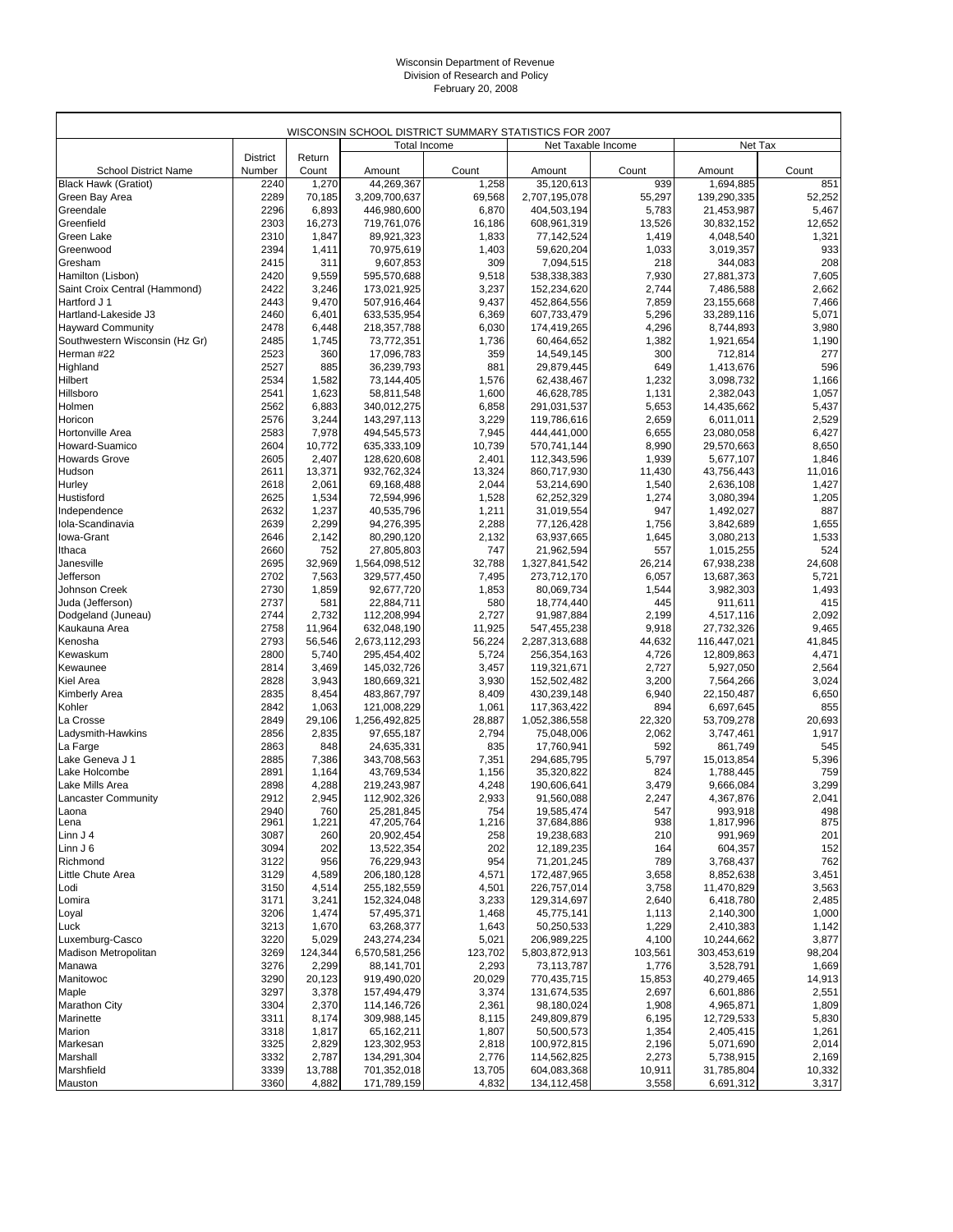|                                |                           |                 | WISCONSIN SCHOOL DISTRICT SUMMARY STATISTICS FOR 2007 |                |                             |                    |                         |                |
|--------------------------------|---------------------------|-----------------|-------------------------------------------------------|----------------|-----------------------------|--------------------|-------------------------|----------------|
|                                |                           |                 | <b>Total Income</b>                                   |                |                             | Net Taxable Income | Net Tax                 |                |
| <b>School District Name</b>    | <b>District</b><br>Number | Return<br>Count | Amount                                                | Count          | Amount                      | Count              | Amount                  | Count          |
| Mayville                       | 3367                      | 4,063           | 182,356,831                                           | 4,043          | 153,490,651                 | 3,316              | 7,563,755               | 3,133          |
| Mcfarland                      | 3381                      | 5,065           | 318,015,560                                           | 5,047          | 288,640,312                 | 4,283              | 14,971,554              | 4,098          |
| <b>Medford Area</b>            | 3409                      | 6,178           | 251,616,603                                           | 6,152          | 203,725,259                 | 4,804              | 10,204,435              | 4,508          |
| Mellen                         | 3427                      | 767             | 26,873,936                                            | 754            | 21,027,993                  | 585                | 1,058,142               | 560            |
| Melrose-Mindoro                | 3428                      | 1,694           | 64,651,799                                            | 1,689          | 51,957,968                  | 1,270              | 2,576,533               | 1,188          |
| Menasha                        | 3430                      | 12,033          | 536,730,701                                           | 11,957         | 447,681,246                 | 9,615              | 22,915,091              | 9,022          |
| Menominee Indian               | 3434                      | 1,335           | 21,259,712                                            | 1,005          | 14,219,711                  | 511                | 707,056                 | 478            |
| <b>Menomonee Falls</b>         | 3437                      | 15,902          | 1,029,506,511                                         | 15,844         | 930,820,570                 | 13,390             | 48,903,289              | 12,659         |
| Menomonie Area                 | 3444                      | 10,415          | 439,233,728                                           | 10,357         | 364,668,056                 | 8,152              | 18,231,469              | 7,605          |
| Mequon-Thiensville<br>Mercer   | 3479<br>3484              | 12,663<br>852   | 1,684,751,363<br>27,518,440                           | 12,609<br>840  | 1,637,179,946<br>20,508,166 | 10,642<br>612      | 93,508,173<br>986,696   | 10,207<br>556  |
| <b>Merrill Area</b>            | 3500                      | 9,932           | 448,851,092                                           | 9,892          | 371,757,944                 | 7,923              | 18,203,571              | 7,519          |
| Swallow                        | 3510                      | 769             | 107,779,063                                           | 764            | 104,560,828                 | 635                | 5,886,148               | 616            |
| North Lake                     | 3514                      | 932             | 70,526,110                                            | 930            | 65,663,660                  | 760                | 3,532,527               | 735            |
| <b>Merton Community</b>        | 3528                      | 2,403           | 193,350,828                                           | 2,393          | 181,783,835                 | 1,972              | 9,728,726               | 1,912          |
| Stone Bank                     | 3542                      | 826             | 82,292,600                                            | 826            | 77,843,815                  | 665                | 4,220,219               | 627            |
| Middleton-Cross Plains         | 3549                      | 16,029          | 1,348,407,151                                         | 15,970         | 1,272,035,946               | 13,738             | 69,270,589              | 13,191         |
| Milton                         | 3612                      | 7,320           | 403,332,127                                           | 7,298          | 355,379,441                 | 6,010              | 18,365,566              | 5,741          |
| Milwaukee                      | 3619                      | 262,306         | 9,243,055,671                                         | 260,066        | 7,284,468,742               | 196,683            | 366,196,850             | 181,560        |
| <b>Mineral Point</b>           | 3633                      | 2,144           | 94,450,668                                            | 2,138          | 79,373,638                  | 1,705              | 3,974,061               | 1,580          |
| Minocqua J 1                   | 3640                      | 3,985           | 201,516,143                                           | 3,960          | 173,291,796                 | 2,985              | 9,170,210               | 2,761          |
| Northwood (Minong)<br>Mishicot | 3654<br>3661              | 1,120<br>2,786  | 41,394,877<br>136,970,208                             | 1,115<br>2,773 | 32,646,405<br>117,459,773   | 844<br>2,231       | 1,603,389<br>6,088,213  | 775<br>2,117   |
| Mondovi                        | 3668                      | 2,678           | 103,535,640                                           | 2,639          | 82,841,894                  | 2,014              | 4,152,671               | 1,875          |
| Monona Grove                   | 3675                      | 7,660           | 459,845,804                                           | 7,643          | 414,919,095                 | 6,527              | 21,284,321              | 6,220          |
| Monroe                         | 3682                      | 8,556           | 374,918,184                                           | 8,497          | 313,605,100                 | 6,458              | 15,975,945              | 6,011          |
| Montello                       | 3689                      | 2,977           | 105,153,998                                           | 2,957          | 82,926,781                  | 2,188              | 4,071,116               | 2,027          |
| Monticello                     | 3696                      | 1,230           | 53,065,358                                            | 1,225          | 44,190,144                  | 974                | 2,136,222               | 901            |
| Mosinee                        | 3787                      | 6,389           | 333,794,217                                           | 6,364          | 289,314,738                 | 5,141              | 15,039,883              | 4,910          |
| Mount Horeb Area               | 3794                      | 5,325           | 309,238,560                                           | 5,310          | 275,924,312                 | 4,431              | 14,055,888              | 4,189          |
| Mukwonago                      | 3822                      | 12,667          | 807,619,682                                           | 12,629         | 735,366,321                 | 10,605             | 38,118,383              | 10,223         |
| Riverdale (Muscoda)            | 3850                      | 2,207           | 78,231,157                                            | 2,199          | 60,554,648                  | 1,671              | 2,979,780               | 1,562          |
| Muskego-Norway                 | 3857                      | 13,505          | 885,385,122                                           | 13,466         | 807,158,264                 | 11,257             | 42,244,823              | 10,816         |
| Lake Country<br>Necedah Area   | 3862<br>3871              | 1,351<br>1,915  | 124,346,133<br>68,279,728                             | 1,340<br>1,896 | 117,312,017<br>52,468,915   | 1,086<br>1,405     | 6,354,422<br>2,625,567  | 1,035<br>1,296 |
| Neenah                         | 3892                      | 20,157          | 1,210,386,105                                         | 20,072         | 1,077,334,949               | 16,563             | 57,378,975              | 15,768         |
| Neillsville                    | 3899                      | 2,991           | 110,282,094                                           | 2,968          | 87,670,230                  | 2,199              | 4,342,575               | 2,043          |
| Nekoosa                        | 3906                      | 4,067           | 175,270,195                                           | 4,024          | 143,383,491                 | 3,152              | 7,410,520               | 2,944          |
| Neosho J 3                     | 3913                      | 816             | 42,769,700                                            | 814            | 37,189,004                  | 680                | 1,899,244               | 645            |
| New Auburn                     | 3920                      | 1,114           | 41,193,563                                            | 1,097          | 32,346,135                  | 805                | 1,555,359               | 755            |
| New Berlin                     | 3925                      | 18,437          | 1,227,383,157                                         | 18,370         | 1,123,268,177               | 15,574             | 59,877,930              | 14,878         |
| <b>New Glarus</b>              | 3934                      | 2,060           | 114,237,873                                           | 2,054          | 100,822,646                 | 1,693              | 5,138,590               | 1,618          |
| New Holstein                   | 3941                      | 4,264           | 191,851,386                                           | 4,248          | 160,591,100                 | 3,422              | 8,007,174               | 3,207          |
| New Lisbon                     | 3948                      | 2,078           | 73,255,471                                            | 2,051          | 57,808,319                  | 1,517              | 2,855,069               | 1,410          |
| New London<br>New Richmond     | 3955<br>3962              | 7,186           | 328,340,475                                           | 7,153          | 275,485,168<br>340,251,312  | 5,744<br>6,365     | 13,874,117              | 5,469<br>6,075 |
| Niagara                        | 3969                      | 7,700<br>1,348  | 391,540,841<br>49,846,259                             | 7,676<br>1,338 | 39,682,852                  | 1,004              | 16,741,327<br>1,992,671 | 947            |
| Norris (Vernon)                | 3976                      | 26              | 1,662,353                                             | 26             | 1,509,846                   | 23                 | 85,397                  | 23             |
| North Fond Du Lac              | 3983                      | 3,319           | 135,658,572                                           | 3,309          | 110,505,193                 | 2,617              | 5,476,297               | 2,505          |
| Norwalk-Ontario-Wilton         | 3990                      | 1,443           | 49,411,891                                            | 1,434          | 38,139,377                  | 1,028              | 1,844,277               | 961            |
| Norway J 7                     | 4011                      | 529             | 36, 187, 434                                          | 528            | 33,335,793                  | 459                | 1,756,081               | 447            |
| Oak Creek-Franklin             | 4018                      | 16,259          | 874,296,650                                           | 16,190         | 772,784,867                 | 13,779             | 39,415,637              | 13,264         |
| Oakfield                       | 4025                      | 1,486           | 69,241,356                                            | 1,483          | 58,699,053                  | 1,202              | 2,913,724               | 1,128          |
| Oconomowoc Area                | 4060                      | 16,003          | 1,231,976,880                                         | 15,937         | 1,143,074,772               | 13,225             | 61,109,520              | 12,589         |
| Oconto                         | 4067                      | 4,067           | 162,768,394                                           | 4,036          | 131,839,455                 | 3,142              | 6,628,501               | 2,960          |
| Oconto Falls                   | 4074                      | 4,752           | 207,919,146                                           | 4,723          | 172,763,168                 | 3,740              | 8,619,083               | 3,533          |
| Omro<br>Onalaska               | 4088<br>4095              | 3,425<br>8,936  | 157,471,892<br>500,518,354                            | 3,399<br>8,891 | 132,778,746<br>439,902,343  | 2,746<br>7,340     | 6,630,838<br>22,909,507 | 2,594<br>7,000 |
| Oostburg                       | 4137                      | 2,699           | 137,458,435                                           | 2,693          | 117,298,640                 | 2,225              | 5,758,532               | 2,101          |
| Oregon                         | 4144                      | 8,683           | 561,406,314                                           | 8,656          | 511,397,413                 | 7,324              | 26,622,569              | 7,084          |
| Parkview (Orfordville)         | 4151                      | 2,304           | 102,168,560                                           | 2,293          | 85,312,134                  | 1,848              | 4,250,011               | 1,744          |
| Osceola                        | 4165                      | 4,347           | 217,751,274                                           | 4,334          | 187,681,745                 | 3,554              | 9,386,509               | 3,362          |
| Oshkosh Area                   | 4179                      | 35,669          | 1,625,691,231                                         | 35,482         | 1,371,103,965               | 28,258             | 71,019,806              | 26,620         |
| Osseo-Fairchild                | 4186                      | 2,587           | 94,275,997                                            | 2,559          | 74,228,385                  | 1,920              | 3,659,734               | 1,795          |
| Owen-Withee                    | 4207                      | 1,822           | 63,091,723                                            | 1,811          | 47,608,260                  | 1,373              | 2,203,965               | 1,219          |
| Palmyra-Eagle Area             | 4221                      | 3,464           | 190,562,481                                           | 3,452          | 167,428,901                 | 2,893              | 8,573,181               | 2,780          |
| Pardeeville Area               | 4228                      | 3,154           | 138,924,709                                           | 3,145          | 115,925,026                 | 2,493              | 5,740,637               | 2,354          |
| Paris J 1                      | 4235                      | 464             | 27,287,217                                            | 461            | 24,633,129                  | 389                | 1,313,256               | 371            |
| Park Falls                     | 4242                      | 2,849           | 106,341,964                                           | 2,822          | 83,614,174                  | 2,135              | 4,242,650               | 1,998          |
| Beecher-Dunbar-Pembine         | 4263<br>4270              | 1,289<br>967    | 35,661,081<br>39,358,437                              | 1,278<br>961   | 25,263,467<br>32,396,919    | 890<br>742         | 1,239,821               | 826<br>695     |
| Pepin Area                     |                           |                 |                                                       |                |                             |                    | 1,545,907               |                |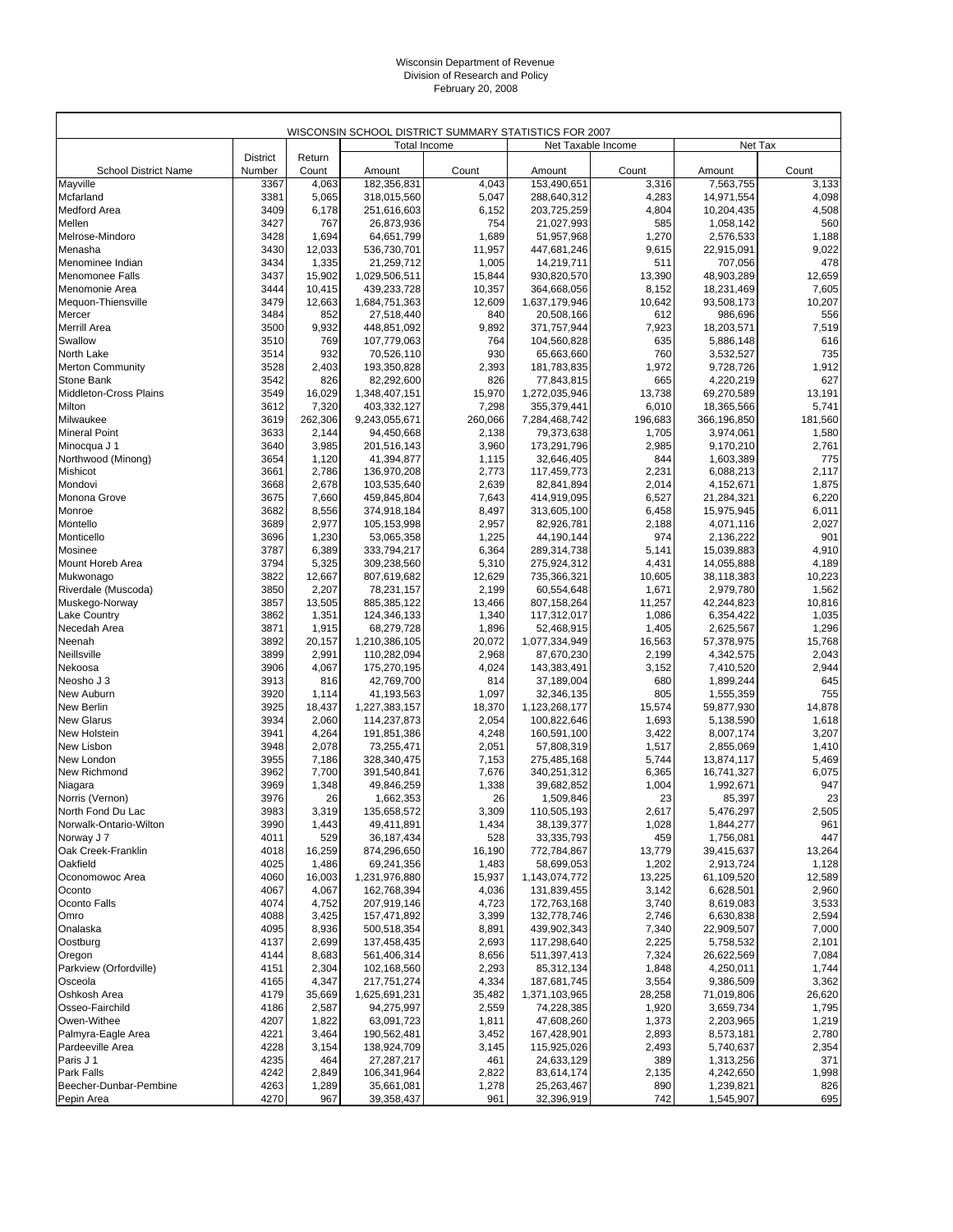| WISCONSIN SCHOOL DISTRICT SUMMARY STATISTICS FOR 2007 |                           |                 |                             |                 |                            |                    |                         |                |
|-------------------------------------------------------|---------------------------|-----------------|-----------------------------|-----------------|----------------------------|--------------------|-------------------------|----------------|
|                                                       |                           |                 | <b>Total Income</b>         |                 |                            | Net Taxable Income |                         | Net Tax        |
| <b>School District Name</b>                           | <b>District</b><br>Number | Return<br>Count | Amount                      | Count           | Amount                     | Count              | Amount                  | Count          |
| Peshtigo                                              | 4305                      | 2,860           | 126,324,651                 | 2,840           | 104,903,614                | 2,224              | 5,467,340               | 2,102          |
| Pewaukee                                              | 4312                      | 10,405          | 788,034,428                 | 10,362          | 730,099,192                | 8,936              | 39,519,732              | 8,524          |
| Phelps                                                | 4330                      | 617             | 22,569,309                  | 606             | 17,586,070                 | 440                | 861,247                 | 410            |
| Phillips                                              | 4347                      | 2,964           | 119,167,711                 | 2,950           | 95,535,147                 | 2,313              | 4,857,827               | 2,171          |
| Pittsville                                            | 4368                      | 1,751           | 73,218,936                  | 1,740           | 59,663,611                 | 1,344              | 3,044,569               | 1,257          |
| Tri-County Area (Plainfield)                          | 4375                      | 1,731           | 69,679,730                  | 1,726           | 55,857,654                 | 1,308              | 2,885,571               | 1,224          |
| Platteville<br>Plum City                              | 4389<br>4459              | 5,034<br>840    | 200,951,236                 | 5,017<br>835    | 166,755,798                | 3,783<br>641       | 7,895,906<br>1.420.249  | 3,437<br>593   |
| Plymouth                                              | 4473                      | 7,963           | 35,342,601<br>392,010,508   | 7,927           | 29,094,955<br>336,581,509  | 6,421              | 17,040,093              | 6,096          |
| <b>Portage Community</b>                              | 4501                      | 8,835           | 364,416,439                 | 8,758           | 302,311,826                | 6,839              | 15,209,770              | 6,459          |
| Port Edwards                                          | 4508                      | 1,150           | 51,976,737                  | 1,139           | 46,765,565                 | 917                | 2,477,980               | 880            |
| Port Washington-Saukville                             | 4515                      | 9,013           | 451,027,532                 | 8,979           | 391,969,432                | 7,339              | 20,050,016              | 6,983          |
| South Shore (Port Wing)                               | 4522                      | 745             | 27,341,119                  | 738             | 21,500,141                 | 547                | 1,075,617               | 514            |
| Potosi                                                | 4529                      | 1,184           | 47,572,417                  | 1,178           | 38,583,716                 | 911                | 1,365,475               | 811            |
| Poynette                                              | 4536                      | 3,350           | 169,413,301                 | 3,342           | 146,930,996                | 2,783              | 7,416,336               | 2,669          |
| Prairie Du Chien Area                                 | 4543                      | 4,184           | 151,510,687                 | 4,162           | 119,708,405                | 3,081              | 5,627,994               | 2,799          |
| <b>Prairie Farm</b>                                   | 4557                      | 834             | 29,836,859                  | 830             | 23,215,323                 | 641                | 1,083,071               | 586            |
| Prentice                                              | 4571                      | 1,299           | 45,655,714                  | 1,290           | 34,951,044                 | 982                | 1,744,677               | 917            |
| Prescott<br>Princeton                                 | 4578<br>4606              | 3,180<br>1,511  | 187, 357, 787<br>58,029,073 | 3,167<br>1,489  | 168,879,742<br>46,359,466  | 2,691<br>1,128     | 8,300,251<br>2,360,509  | 2,577<br>1,041 |
| Pulaski Community                                     | 4613                      | 8,193           | 503,213,356                 | 8,115           | 454,478,920                | 6,605              | 23,558,602              | 6,309          |
| Racine                                                | 4620                      | 66,214          | 3,237,073,275               | 65,872          | 2,774,286,203              | 52,258             | 144,338,832             | 49,120         |
| Randall J 1                                           | 4627                      | 1,508           | 87,207,609                  | 1,503           | 77,981,143                 | 1,259              | 3,996,940               | 1,213          |
| Randolph                                              | 4634                      | 1,553           | 67,672,863                  | 1,545           | 57,068,274                 | 1,237              | 2,832,122               | 1,157          |
| Random Lake                                           | 4641                      | 2,893           | 147,886,202                 | 2,882           | 127,867,396                | 2,399              | 6,472,323               | 2,280          |
| Raymond #14                                           | 4686                      | 1,090           | 61,381,390                  | 1,085           | 54,822,985                 | 871                | 2,775,233               | 843            |
| North Cape                                            | 4690                      | 314             | 21,007,000                  | 314             | 19,211,430                 | 254                | 993,848                 | 246            |
| Reedsburg                                             | 4753                      | 8,164           | 332,743,844                 | 8,123           | 272,587,518                | 6,289              | 13,490,470              | 5,909          |
| Reedsville                                            | 4760                      | 2,215           | 97,931,231                  | 2,209           | 81,710,448                 | 1,782              | 4,036,881               | 1,676          |
| Rhinelander<br><b>Rib Lake</b>                        | 4781<br>4795              | 10,621          | 424,604,310                 | 10,540          | 345,662,897                | 7,969              | 17,505,734              | 7,463<br>961   |
| Rice Lake Area                                        | 4802                      | 1,319<br>7,668  | 46,990,808<br>325,548,116   | 1,313<br>7,590  | 36,295,743<br>268,622,211  | 1,015<br>5,687     | 1,770,234<br>13,553,079 | 5,310          |
| Richfield J 1                                         | 4820                      | 2,272           | 179,596,720                 | 2,265           | 167,638,572                | 1,950              | 8,947,834               | 1,885          |
| <b>Friess Lake</b>                                    | 4843                      | 634             | 48,561,276                  | 631             | 45,243,265                 | 521                | 2,440,858               | 510            |
| Richland                                              | 4851                      | 5,268           | 196,679,023                 | 5,239           | 157,019,155                | 3,962              | 7,806,696               | 3,671          |
| <b>Rio Community</b>                                  | 4865                      | 1,429           | 64,534,605                  | 1,421           | 54,225,483                 | 1,179              | 2,641,554               | 1,118          |
| Ripon                                                 | 4872                      | 4,795           | 200,903,332                 | 4,772           | 165,414,400                | 3,769              | 8,193,927               | 3,537          |
| <b>River Falls</b>                                    | 4893                      | 8,590           | 487,770,767                 | 8,554           | 434,257,772                | 7,094              | 21,695,717              | 6,779          |
| <b>River Ridge</b>                                    | 4904                      | 1,596           | 48,897,664                  | 1,588           | 37,619,597                 | 1,124              | 1,715,238               | 989            |
| Rosendale-Brandon<br>Rosholt                          | 4956<br>4963              | 2,390<br>1,633  | 109,357,153<br>69,998,222   | 2,388<br>1,627  | 92,626,366<br>57,826,742   | 1,927<br>1,288     | 4,495,645<br>2,916,478  | 1,837<br>1,207 |
| D C Everest Area (Rothschild)                         | 4970                      | 13,238          | 685,218,254                 | 13,195          | 591,841,680                | 10,892             | 30,433,568              | 10,422         |
| Rubicon J 6                                           | 4998                      | 623             | 31,992,753                  | 621             | 27,760,232                 | 505                | 1,407,022               | 486            |
| <b>Saint Croix Falls</b>                              | 5019                      | 3,339           | 146,912,681                 | 3,319           | 122,652,293                | 2,673              | 5,958,957               | 2,503          |
| <b>Saint Francis</b>                                  | 5026                      | 4,137           | 172,683,111                 | 4,116           | 143,616,918                | 3,381              | 7,211,653               | 3,182          |
| Salem                                                 | 5068                      | 3,894           | 198, 166, 753               | 3,878           | 173,087,259                | 3,210              | 8,682,446               | 3,077          |
| Sauk Prairie                                          | 5100                      | 7,644           | 393,141,552                 | 7,608           | 343,015,502                | 6,167              | 17,479,194              | 5,829          |
| Seneca                                                | 5124                      | 788             | 29,011,222                  | 785             | 22,798,401                 | 544                | 1,074,594               | 486            |
| Sevastopol                                            | 5130                      | 2,165           | 99,544,689                  | 2,159           | 84,020,476                 | 1,633              | 4,282,706               | 1,512          |
| <b>Seymour Community</b>                              | 5138                      | 5,990           | 251,357,259                 | 5,765           | 209,688,979                | 4,498              | 10,314,663              | 4,234          |
| Sharon J 11                                           | 5258                      | 896             | 35,484,132<br>341,023,442   | 894<br>8,739    | 28,527,793<br>271,969,156  | 713<br>6,792       | 1,379,503<br>13,491,329 | 669<br>6,302   |
| Shawano-Gresham<br>Sheboygan Area                     | 5264<br>5271              | 8,773<br>30,737 | 1,346,658,531               | 30,598          | 1,120,262,504              | 24,193             | 57,305,745              | 22,763         |
| Sheboygan Falls                                       | 5278                      | 5,624           | 275,004,800                 | 5,596           | 234,886,139                | 4,538              | 12,085,488              | 4,323          |
| <b>Shell Lake</b>                                     | 5306                      | 1,535           | 49,252,234                  | 1,513           | 37,857,218                 | 1,056              | 1,820,142               | 975            |
| Shiocton                                              | 5348                      | 1,919           | 87,189,167                  | 1,910           | 73,092,446                 | 1,559              | 3,613,109               | 1,490          |
| Shorewood                                             | 5355                      | 6,161           | 497,538,043                 | 6,119           | 467,447,654                | 5,227              | 25,778,819              | 4,997          |
| Shullsburg                                            | 5362                      | 943             | 31,908,208                  | 939             | 25,435,258                 | 713                | 1,158,161               | 661            |
| Silver Lake J 1                                       | 5369                      | 1,193           | 59,592,178                  | 1,189           | 51,662,042                 | 971                | 2,594,663               | 935            |
| Siren                                                 | 5376                      | 1,390           | 44,507,433                  | 1,359           | 33,879,011                 | 954                | 1,615,535               | 868            |
| Slinger                                               | 5390                      | 6,810           | 409,867,162                 | 6,790           | 370, 174, 148              | 5,657              | 19,188,013              | 5,423          |
| Solon Springs<br>Somerset                             | 5397<br>5432              | 1,050           | 42,067,893                  | 1,040           | 33,894,240                 | 781                | 1,693,604               | 732            |
| South Milwaukee                                       | 5439                      | 3,361<br>10,115 | 178,830,123<br>427,326,171  | 3,348<br>10,064 | 158,729,566<br>355,114,361 | 2,834<br>8,193     | 7,800,242<br>17,851,801 | 2,716<br>7,716 |
| Southern Door County                                  | 5457                      | 3,617           | 159,015,111                 | 3,606           | 132,459,900                | 2,810              | 6,627,593               | 2,635          |
| Sparta Area                                           | 5460                      | 7,802           | 289,467,260                 | 7,738           | 228,355,712                | 6,032              | 11,234,844              | 5,695          |
| Spencer                                               | 5467                      | 1,976           | 84,664,983                  | 1,968           | 69,105,722                 | 1,588              | 3,356,941               | 1,482          |
| Spooner                                               | 5474                      | 4,970           | 174,629,630                 | 4,923           | 134,849,786                | 3,535              | 6,709,745               | 3,279          |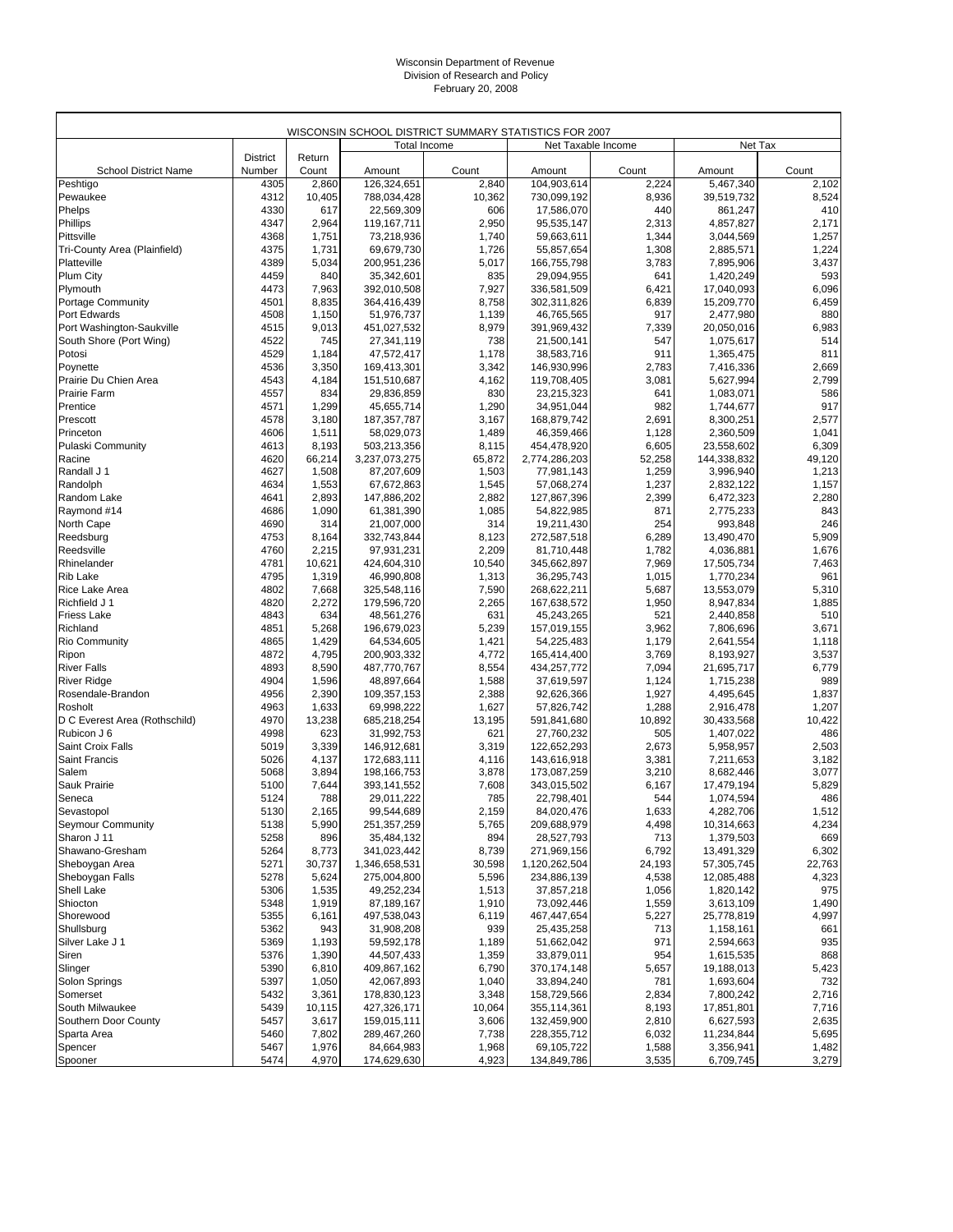| WISCONSIN SCHOOL DISTRICT SUMMARY STATISTICS FOR 2007 |                           |                 |                              |                 |                              |                    |                           |                 |
|-------------------------------------------------------|---------------------------|-----------------|------------------------------|-----------------|------------------------------|--------------------|---------------------------|-----------------|
|                                                       |                           |                 | <b>Total Income</b>          |                 |                              | Net Taxable Income | Net Tax                   |                 |
| <b>School District Name</b>                           | <b>District</b><br>Number | Return<br>Count | Amount                       | Count           | Amount                       | Count              | Amount                    | Count           |
| River Valley (Spring Green)                           | 5523                      | 4,396           | 208,995,252                  | 4,369           | 178,459,639                  | 3,431              | 9,017,332                 | 3,226           |
| <b>Spring Valley</b>                                  | 5586                      | 1,843           | 88,580,872                   | 1,834           | 75,173,668                   | 1,510              | 3,700,784                 | 1,431           |
| Stanley-Boyd Area                                     | 5593                      | 2,543           | 85,535,547                   | 2,531           | 64,541,158                   | 1,884              | 3,047,343                 | 1,709           |
| <b>Stevens Point Area</b>                             | 5607                      | 24,310          | 1,147,976,308                | 24,221          | 974,572,295                  | 19,203             | 50,738,988                | 18,085          |
| Stockbridge                                           | 5614                      | 823             | 42,028,127                   | 821             | 36,103,348                   | 668                | 1,846,211                 | 640             |
| Stoughton Area<br>Stratford                           | 5621<br>5628              | 9,916<br>2,255  | 543,962,986<br>107,810,788   | 9,867<br>2,242  | 482,089,521<br>90,846,039    | 8,094<br>1,818     | 24,574,942<br>4,442,166   | 7,659<br>1,732  |
| Sturgeon Bay                                          | 5642                      | 5,427           | 227,957,240                  | 5,394           | 191,358,258                  | 4,112              | 9,700,988                 | 3,818           |
| Sun Prairie Area                                      | 5656                      | 16,772          | 947,189,289                  | 16,715          | 844,177,615                  | 14,293             | 43,077,571                | 13,648          |
| Superior                                              | 5663                      | 15,410          | 614,937,301                  | 15,315          | 499,409,280                  | 12,030             | 24,954,396                | 11,333          |
| Suring                                                | 5670                      | 1,935           | 63,661,606                   | 1,919           | 47,621,465                   | 1,406              | 2,317,208                 | 1,275           |
| Thorp                                                 | 5726                      | 1,708           | 62,771,929                   | 1,704           | 49,583,079                   | 1,268              | 2,219,719                 | 1,113           |
| <b>Three Lakes</b><br>Tigerton                        | 5733<br>5740              | 2,000<br>902    | 87,800,581<br>31,092,177     | 1,991<br>900    | 71,937,488<br>23,619,403     | 1,555<br>660       | 3,676,543<br>1,160,573    | 1,433<br>609    |
| Tomah Area                                            | 5747                      | 9,362           | 363,314,615                  | 9,284           | 295,372,428                  | 6,962              | 14,978,484                | 6,550           |
| Tomahawk                                              | 5754                      | 5,128           | 218,764,505                  | 5,095           | 181,247,185                  | 3,854              | 9,271,624                 | 3,642           |
| Flambeau                                              | 5757                      | 1,453           | 45,904,216                   | 1,434           | 34,897,947                   | 1,043              | 1,678,124                 | 962             |
| <b>Trevor-Wilmot</b>                                  | 5780                      | 1,662           | 86,726,079                   | 1,653           | 76,122,708                   | 1,338              | 3,869,054                 | 1,266           |
| <b>Turtle Lake</b>                                    | 5810                      | 1,621           | 57,477,974                   | 1,607           | 44,946,348                   | 1,243              | 2,178,787                 | 1,160           |
| Twin Lakes #4<br><b>Two Rivers</b>                    | 5817<br>5824              | 2,030<br>6,378  | 91,441,605                   | 2,019<br>6,339  | 77,584,639                   | 1,625<br>4,870     | 3,854,199<br>11,067,700   | 1,518<br>4,600  |
| Union Grove J 1                                       | 5859                      | 2,570           | 263,417,914<br>128,510,958   | 2,563           | 215,541,867<br>111,186,924   | 2,101              | 5,650,037                 | 2,014           |
| Valders Area                                          | 5866                      | 3,093           | 149,097,438                  | 3,078           | 126,817,788                  | 2,482              | 6,373,049                 | 2,323           |
| Verona Area                                           | 5901                      | 9,970           | 762,371,582                  | 9,937           | 712,408,678                  | 8,397              | 38,370,142                | 8,112           |
| Kickapoo Area (Viola)                                 | 5960                      | 1,160           | 38,790,537                   | 1,157           | 29,142,457                   | 835                | 1,458,094                 | 774             |
| Viroqua Area                                          | 5985                      | 3,867           | 137,946,743                  | 3,839           | 108,373,682                  | 2,798              | 5,287,403                 | 2,570           |
| Wabeno Area                                           | 5992                      | 1,721           | 55,169,486                   | 1,653           | 42,132,405<br>113,211,451    | 1,143              | 2,121,405                 | 1,063           |
| Walworth J 1<br>Washburn                              | 6022<br>6027              | 2,745<br>1,939  | 131,788,746<br>89,596,187    | 2,727<br>1,918  | 77,609,561                   | 2,126<br>1,450     | 5,764,405<br>4,130,809    | 1,989<br>1,361  |
| Washington                                            | 6069                      | 2,381           | 129,073,383                  | 2,371           | 112,864,914                  | 1,890              | 5,793,175                 | 1,794           |
| Washington - Caldwell                                 | 6104                      | 638             | 41,064,577                   | 636             | 37,056,140                   | 517                | 1,919,042                 | 500             |
| Waterford Graded J 1 (V)                              | 6113                      | 6,319           | 370,926,242                  | 6,306           | 332,609,506                  | 5,274              | 16,881,326                | 5,035           |
| Waterloo                                              | 6118                      | 2,686           | 117,224,310                  | 2,669           | 97,254,938                   | 2,194              | 4,802,451                 | 2,084           |
| Watertown                                             | 6125                      | 14,239          | 605,910,677                  | 14,154          | 500,108,530                  | 11,258             | 24,683,285                | 10,650          |
| Waukesha<br><b>Waunakee Community</b>                 | 6174<br>6181              | 50,885<br>7,984 | 3,060,538,865<br>567,910,238 | 50,684<br>7,956 | 2,745,091,248<br>528,862,294 | 42,089<br>6,726    | 143,900,758<br>27,781,815 | 40,217<br>6,412 |
| Waupaca                                               | 6195                      | 7,818           | 357,066,116                  | 7,784           | 301,261,957                  | 6,053              | 15,226,833                | 5,643           |
| Waupun                                                | 6216                      | 6,974           | 305,342,525                  | 6,943           | 253,238,330                  | 5,608              | 12,446,259                | 5,280           |
| Wausau                                                | 6223                      | 27,676          | 1,320,000,860                | 27,528          | 1,121,386,785                | 21,690             | 58,479,644                | 20,406          |
| Wausaukee                                             | 6230                      | 2,060           | 70,236,593                   | 2,042           | 59,598,391                   | 1,418              | 2,898,662                 | 1,300           |
| Wautoma Area<br>Wauwatosa                             | 6237<br>6244              | 4,978           | 175,949,268                  | 4,941           | 135,608,091                  | 3,672              | 6,751,396<br>68,029,111   | 3,399           |
| Wauzeka-Steuben                                       | 6251                      | 21,836<br>769   | 1,410,033,942<br>23,652,727  | 21,730<br>767   | 1,286,582,967<br>17,695,577  | 18,545<br>555      | 828,615                   | 17,663<br>506   |
| Webster                                               | 6293                      | 2,897           | 97,688,491                   | 2,812           | 75,985,007                   | 2,066              | 3,778,222                 | 1,884           |
| <b>West Allis</b>                                     | 6300                      | 29,678          | 1,181,576,498                | 29,535          | 969,015,411                  | 24,290             | 48,257,552                | 22,804          |
| <b>West Bend</b>                                      | 6307                      | 24,784          | 1,298,374,637                | 24,696          | 1,131,334,794                | 20,558             | 57,355,937                | 19,496          |
| <b>Westby Area</b>                                    | 6321                      | 3,281           | 131,528,827                  | 3,271           | 106,588,183                  | 2,468              | 5,242,212                 | 2,312           |
| West De Pere<br>Westfield                             | 6328<br>6335              | 4,615<br>4,200  | 238,474,849<br>153,746,041   | 4,421<br>4,153  | 211,282,109<br>120,387,571   | 3,582<br>3,157     | 10,797,741<br>5,881,895   | 3,412<br>2,928  |
| Weston (Ironton)                                      | 6354                      | 2,037           | 87,913,684                   | 2,030           | 72,443,297                   | 1,562              | 3,400,265                 | 1,474           |
| <b>West Salem</b>                                     | 6370                      | 3,868           | 195,851,733                  | 3,846           | 168,226,552                  | 3,128              | 8,552,248                 | 2,989           |
| Weyauwega-Fremont                                     | 6384                      | 3,354           | 147,615,013                  | 3,342           | 122,634,660                  | 2,649              | 6,119,792                 | 2,491           |
| Weyerhaeuser Area                                     | 6410                      | 572             | 19,091,265                   | 566             | 14,698,900                   | 431                | 719,043                   | 396             |
| Wheatland J 1                                         | 6412                      | 1,299           | 68,669,596                   | 1,295           | 60,270,563                   | 1,037              | 3,062,702                 | 985             |
| <b>Whitefish Bay</b><br>Whitehall                     | 6419<br>6426              | 6,431<br>2,039  | 865,696,507<br>80,349,477    | 6,397<br>2,029  | 839,514,333<br>64,963,623    | 5,505<br>1,575     | 47,859,688<br>3,210,234   | 5,321<br>1,488  |
| <b>White Lake</b>                                     | 6440                      | 745             | 24,641,300                   | 742             | 17,959,257                   | 539                | 872,580                   | 495             |
| Whitewater                                            | 6461                      | 6,340           | 265,911,578                  | 6,314           | 221,510,280                  | 4,899              | 11,096,635                | 4,579           |
| Whitnall                                              | 6470                      | 5,084           | 306,314,526                  | 5,067           | 275,652,313                  | 4,208              | 14,615,398                | 3,999           |
| <b>Wild Rose</b>                                      | 6475                      | 2,249           | 86,251,033                   | 2,235           | 69,508,811                   | 1,662              | 3,479,872                 | 1,560           |
| <b>Williams Bay</b>                                   | 6482                      | 1,382           | 82,244,946                   | 1,370           | 73,585,454                   | 1,073              | 3,871,634                 | 1,015           |
| <b>Winneconne Community</b><br>Winter                 | 6608<br>6615              | 4,212<br>1,307  | 269,943,146<br>39,607,140    | 4,196<br>1,287  | 241,863,396<br>28,888,162    | 3,460<br>879       | 12,532,844<br>1,415,744   | 3,260<br>795    |
| <b>Wisconsin Dells</b>                                | 6678                      | 7,016           | 234,417,868                  | 6,883           | 190,030,692                  | 4,873              | 9,638,919                 | 4,568           |
| <b>Wisconsin Rapids</b>                               | 6685                      | 18,049          | 794,857,237                  | 17,915          | 661,931,353                  | 13,900             | 34,646,243                | 13,062          |
| Wittenberg-Birnamwood                                 | 6692                      | 3,592           | 139,064,055                  | 3,531           | 111,477,421                  | 2,739              | 5,542,824                 | 2,608           |
| Wonewoc-Union Center                                  | 6713                      | 1,285           | 43,550,213                   | 1,279           | 33,519,592                   | 944                | 1,620,765                 | 883             |
| Woodruff J 1                                          | 6720                      | 2,625           | 103,751,329                  | 2,599           | 84,253,181                   | 1,890              | 4,240,142                 | 1,740           |
| <b>Wrightstown Community</b><br>Yorkville J 2         | 6734<br>6748              | 2,971<br>987    | 163,070,702<br>59,021,597    | 2,964<br>983    | 144,450,404<br>53,150,071    | 2,498<br>811       | 7,291,320<br>2,799,219    | 2,370           |
| School Code/ Tax District Mismatch                    | 9999                      | 30,078          | 1,228,777,165                | 28,959          | 1,061,837,781                | 21,011             | 56,314,159                | 763<br>19,820   |
| State Total -- Valid Codes Only                       |                           |                 | 2,646,778 131,241,055,834    |                 | 2,629,375 113,102,902,562    | 2,098,598          | 5,810,198,296             | 1,977,882       |